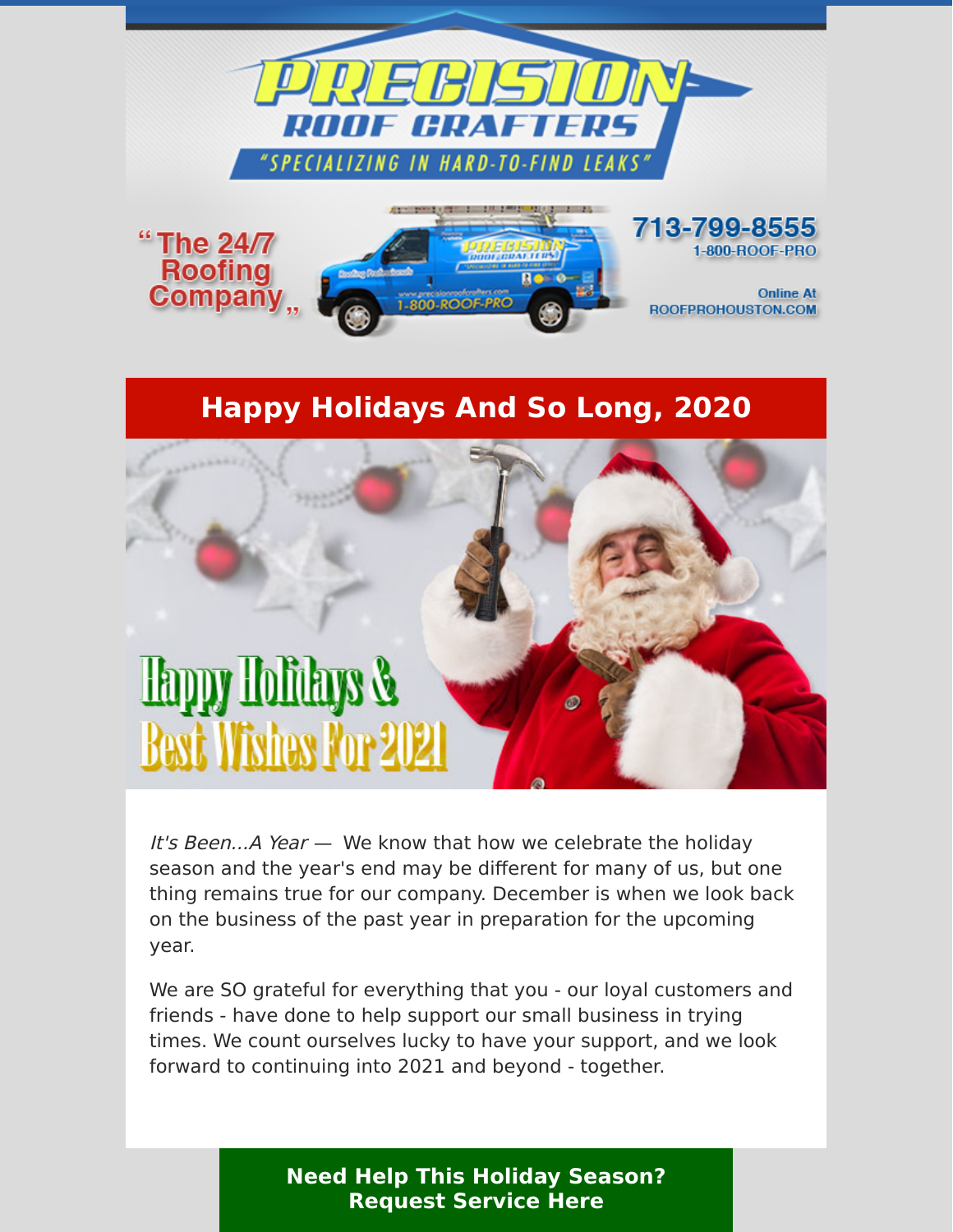

## **Have Yourself A Merry Little Christmas, With A Twist**

This year, try getting into the spirit of the season with some of these unique holiday ideas. Take a step outside the box and put your own spin on your holiday plans.

- **Socially Distanced Secret Santa** Whether it is a group of friends that you haven't been able to spend as much time with or your colleagues at your place of work, "Secret Santa" is always a fun time. In our "socially distanced" version, you can get friends or family that have moved away into the action, too! With online stores and free shipping from many major retailers, you can do all of your shopping and sending on the internet this year.
- **Mail Dessert To Your Loved Ones** With the right packing technique, you can do some extra holiday baking and MAIL cookies (or even some more durable pies) to those family members that may not be able to come visit this year.
- **Tour The Holiday Lights** If you're not close enough to visit any of the growingly popular drive-through holiday lights displays, you can still enjoy a cruise through town with the family to enjoy a bit of holiday spirit. And on the plus side, you can roll your windows up and drive away if roaming Christmas carolers aren't your favorite.
- **Travel Around The World With Your Holiday Dishes -** Celebrate your festive meal with an extra dish or two that are popular holiday eats in other places around the world. You can